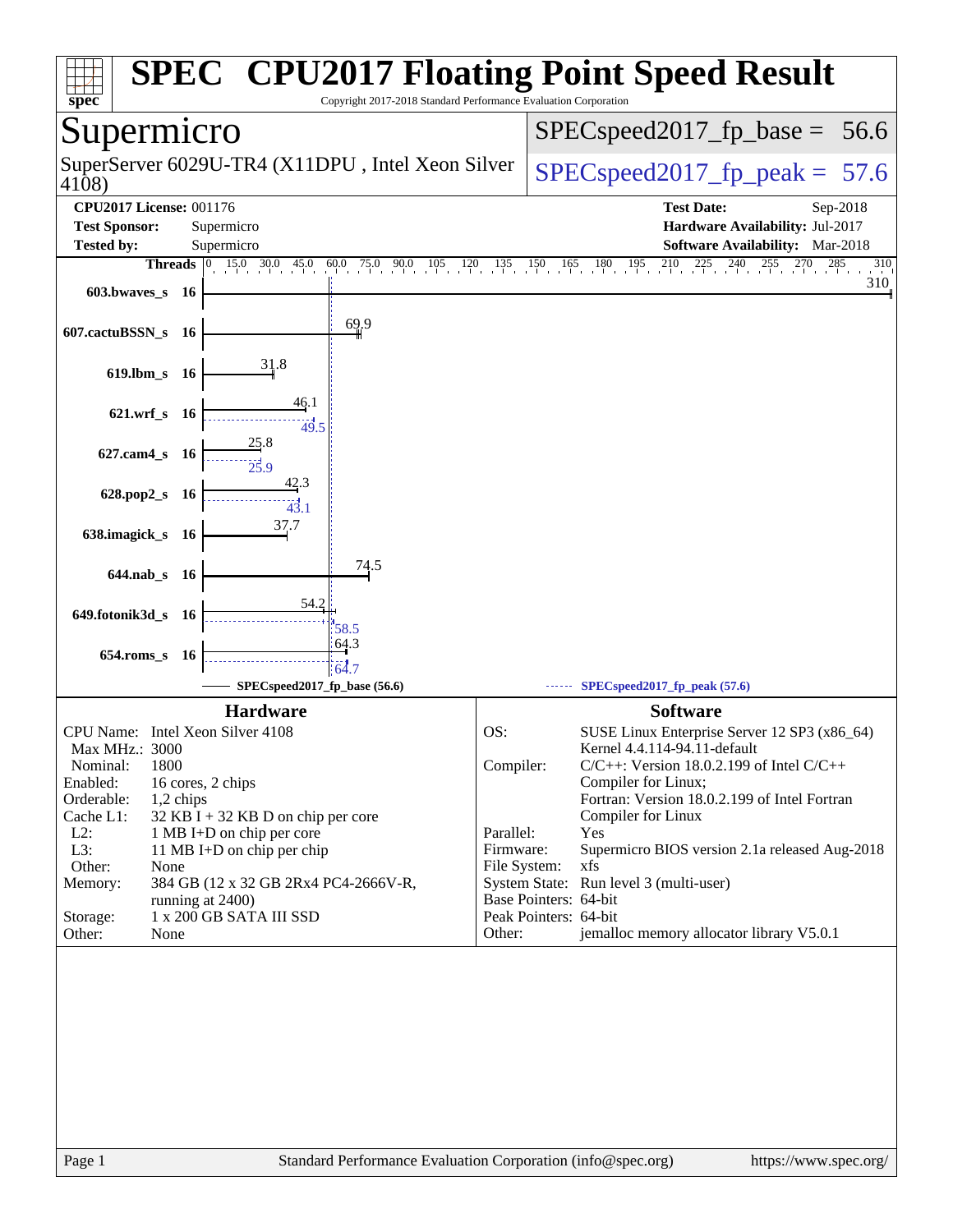

Copyright 2017-2018 Standard Performance Evaluation Corporation

## Supermicro

4108) SuperServer 6029U-TR4 (X11DPU, Intel Xeon Silver  $\big|$  SPECspeed2017 fp\_peak = 57.6

 $SPECspeed2017<sub>fp</sub> base = 56.6$ 

**[CPU2017 License:](http://www.spec.org/auto/cpu2017/Docs/result-fields.html#CPU2017License)** 001176 **[Test Date:](http://www.spec.org/auto/cpu2017/Docs/result-fields.html#TestDate)** Sep-2018 **[Test Sponsor:](http://www.spec.org/auto/cpu2017/Docs/result-fields.html#TestSponsor)** Supermicro **[Hardware Availability:](http://www.spec.org/auto/cpu2017/Docs/result-fields.html#HardwareAvailability)** Jul-2017 **[Tested by:](http://www.spec.org/auto/cpu2017/Docs/result-fields.html#Testedby)** Supermicro **[Software Availability:](http://www.spec.org/auto/cpu2017/Docs/result-fields.html#SoftwareAvailability)** Mar-2018

### **[Results Table](http://www.spec.org/auto/cpu2017/Docs/result-fields.html#ResultsTable)**

|                             | <b>Base</b>    |                |       |                |       |                |            |                | <b>Peak</b>    |              |                |              |                |              |  |
|-----------------------------|----------------|----------------|-------|----------------|-------|----------------|------------|----------------|----------------|--------------|----------------|--------------|----------------|--------------|--|
| <b>Benchmark</b>            | <b>Threads</b> | <b>Seconds</b> | Ratio | <b>Seconds</b> | Ratio | <b>Seconds</b> | Ratio      | <b>Threads</b> | <b>Seconds</b> | <b>Ratio</b> | <b>Seconds</b> | <b>Ratio</b> | <b>Seconds</b> | <b>Ratio</b> |  |
| 603.bwaves_s                | 16             | 191            | 309   | 191            | 310   | 191            | <b>310</b> | 16             | 191            | 309          | 191            | 310          | 191            | <b>310</b>   |  |
| 607.cactuBSSN s             | 16             | 241            | 69.1  | 235            | 71.1  | 239            | 69.9       | 16             | 241            | 69.1         | 235            | 71.1         | 239            | 69.9         |  |
| $619.1$ bm s                | 16             | 165            | 31.8  | 168            | 31.2  | 164            | 31.9       | 16             | 165            | 31.8         | 168            | 31.2         | 164            | 31.9         |  |
| $621.wrf$ s                 | 16             | 285            | 46.4  | 288            | 46.0  | 287            | 46.1       | 16             | 266            | 49.7         | 267            | 49.5         | 267            | 49.5         |  |
| $627$ .cam $4$ <sub>S</sub> | 16             | 343            | 25.8  | 344            | 25.8  | 343            | 25.9       | 16             | 342            | 25.9         | 342            | 25.9         | 343            | 25.8         |  |
| $628.pop2_s$                | 16             | 279            | 42.5  | 283            | 42.0  | 281            | 42.3       | 16             | 276            | 43.0         | 276            | 43.1         | 275            | 43.1         |  |
| 638.imagick_s               | 16             | 383            | 37.7  | 382            | 37.8  | 382            | 37.7       | 16             | 383            | 37.7         | 382            | 37.8         | 382            | 37.7         |  |
| $644$ .nab s                | 16             | 234            | 74.5  | 235            | 74.4  | 235            | 74.5       | 16             | 234            | 74.5         | 235            | 74.4         | 235            | 74.5         |  |
| 649.fotonik3d s             | 16             | 153            | 59.6  | 168            | 54.1  | 168            | 54.2       | 16             | 169            | 54.0         | <u>156</u>     | 58.5         | 155            | 58.8         |  |
| $654$ .roms_s               | 16             | 247            | 63.8  | 243            | 64.8  | 245            | 64.3       | 16             | 243            | 64.7         | 245            | 64.3         | 243            | 64.9         |  |
| $SPEC speed2017_fp\_base =$ | 56.6           |                |       |                |       |                |            |                |                |              |                |              |                |              |  |

**[SPECspeed2017\\_fp\\_peak =](http://www.spec.org/auto/cpu2017/Docs/result-fields.html#SPECspeed2017fppeak) 57.6**

Results appear in the [order in which they were run.](http://www.spec.org/auto/cpu2017/Docs/result-fields.html#RunOrder) Bold underlined text [indicates a median measurement](http://www.spec.org/auto/cpu2017/Docs/result-fields.html#Median).

### **[Operating System Notes](http://www.spec.org/auto/cpu2017/Docs/result-fields.html#OperatingSystemNotes)**

Stack size set to unlimited using "ulimit -s unlimited"

### **[General Notes](http://www.spec.org/auto/cpu2017/Docs/result-fields.html#GeneralNotes)**

Environment variables set by runcpu before the start of the run: KMP\_AFFINITY = "granularity=fine,compact" LD\_LIBRARY\_PATH = "/home/cpu2017/lib/ia32:/home/cpu2017/lib/intel64:/home/cpu2017/je5.0.1-32:/home/cpu2017/je5.0.1-64" OMP\_STACKSIZE = "192M"

 Binaries compiled on a system with 1x Intel Core i7-6700K CPU + 32GB RAM memory using Redhat Enterprise Linux 7.5 Transparent Huge Pages enabled by default Prior to runcpu invocation Filesystem page cache synced and cleared with: sync; echo 3> /proc/sys/vm/drop\_caches

 Yes: The test sponsor attests, as of date of publication, that CVE-2017-5754 (Meltdown) is mitigated in the system as tested and documented. Yes: The test sponsor attests, as of date of publication, that CVE-2017-5753 (Spectre variant 1) is mitigated in the system as tested and documented. Yes: The test sponsor attests, as of date of publication, that CVE-2017-5715 (Spectre variant 2) is mitigated in the system as tested and documented. jemalloc, a general purpose malloc implementation built with the RedHat Enterprise 7.5, and the system compiler gcc 4.8.5 sources available from jemalloc.net or <https://github.com/jemalloc/jemalloc/releases>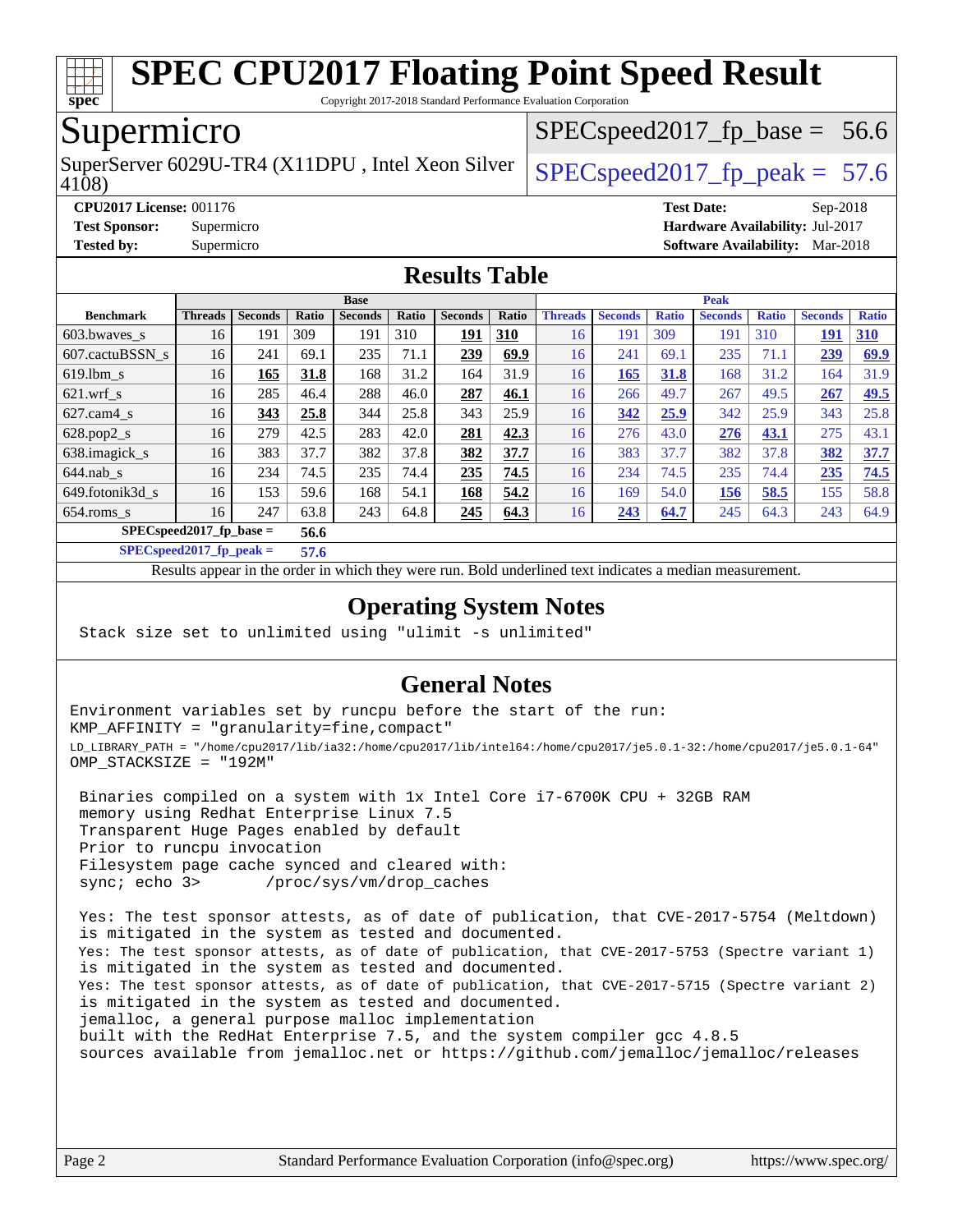

Copyright 2017-2018 Standard Performance Evaluation Corporation

### Supermicro

4108) SuperServer 6029U-TR4 (X11DPU, Intel Xeon Silver  $\big|$  SPECspeed2017 fp\_peak = 57.6

 $SPECspeed2017<sub>fp</sub> base = 56.6$ 

**[CPU2017 License:](http://www.spec.org/auto/cpu2017/Docs/result-fields.html#CPU2017License)** 001176 **[Test Date:](http://www.spec.org/auto/cpu2017/Docs/result-fields.html#TestDate)** Sep-2018 **[Test Sponsor:](http://www.spec.org/auto/cpu2017/Docs/result-fields.html#TestSponsor)** Supermicro **[Hardware Availability:](http://www.spec.org/auto/cpu2017/Docs/result-fields.html#HardwareAvailability)** Jul-2017 **[Tested by:](http://www.spec.org/auto/cpu2017/Docs/result-fields.html#Testedby)** Supermicro **[Software Availability:](http://www.spec.org/auto/cpu2017/Docs/result-fields.html#SoftwareAvailability)** Mar-2018

### **[Platform Notes](http://www.spec.org/auto/cpu2017/Docs/result-fields.html#PlatformNotes)**

Page 3 Standard Performance Evaluation Corporation [\(info@spec.org\)](mailto:info@spec.org) <https://www.spec.org/> BIOS Settings: Hyper-Threading [ALL] = Disable LLC dead line alloc = Disable SDDC Plus One = Disable ADDDC Sparing = Disable Patrol Scrub = Disable Sysinfo program /home/cpu2017/bin/sysinfo Rev: r5974 of 2018-05-19 9bcde8f2999c33d61f64985e45859ea9 running on linux-ima8 Sat Sep 29 01:49:01 2018 SUT (System Under Test) info as seen by some common utilities. For more information on this section, see <https://www.spec.org/cpu2017/Docs/config.html#sysinfo> From /proc/cpuinfo model name : Intel(R) Xeon(R) Silver 4108 CPU @ 1.80GHz 2 "physical id"s (chips) 16 "processors" cores, siblings (Caution: counting these is hw and system dependent. The following excerpts from /proc/cpuinfo might not be reliable. Use with caution.) cpu cores : 8 siblings : 8 physical 0: cores 0 1 2 3 4 5 6 7 physical 1: cores 0 1 2 3 4 5 6 7 From lscpu: Architecture: x86\_64 CPU op-mode(s): 32-bit, 64-bit Byte Order: Little Endian  $CPU(s):$  16 On-line CPU(s) list: 0-15 Thread(s) per core: 1 Core(s) per socket: 8 Socket(s): 2 NUMA node(s): 2 Vendor ID: GenuineIntel CPU family: 6 Model: 85 Model name:  $Intel(R)$  Xeon(R) Silver 4108 CPU @ 1.80GHz Stepping: 4 CPU MHz: 1000.000 CPU max MHz: 1801.0000 CPU min MHz: 800.0000 BogoMIPS: 3599.99 Virtualization: VT-x L1d cache: 32K L1i cache: 32K **(Continued on next page)**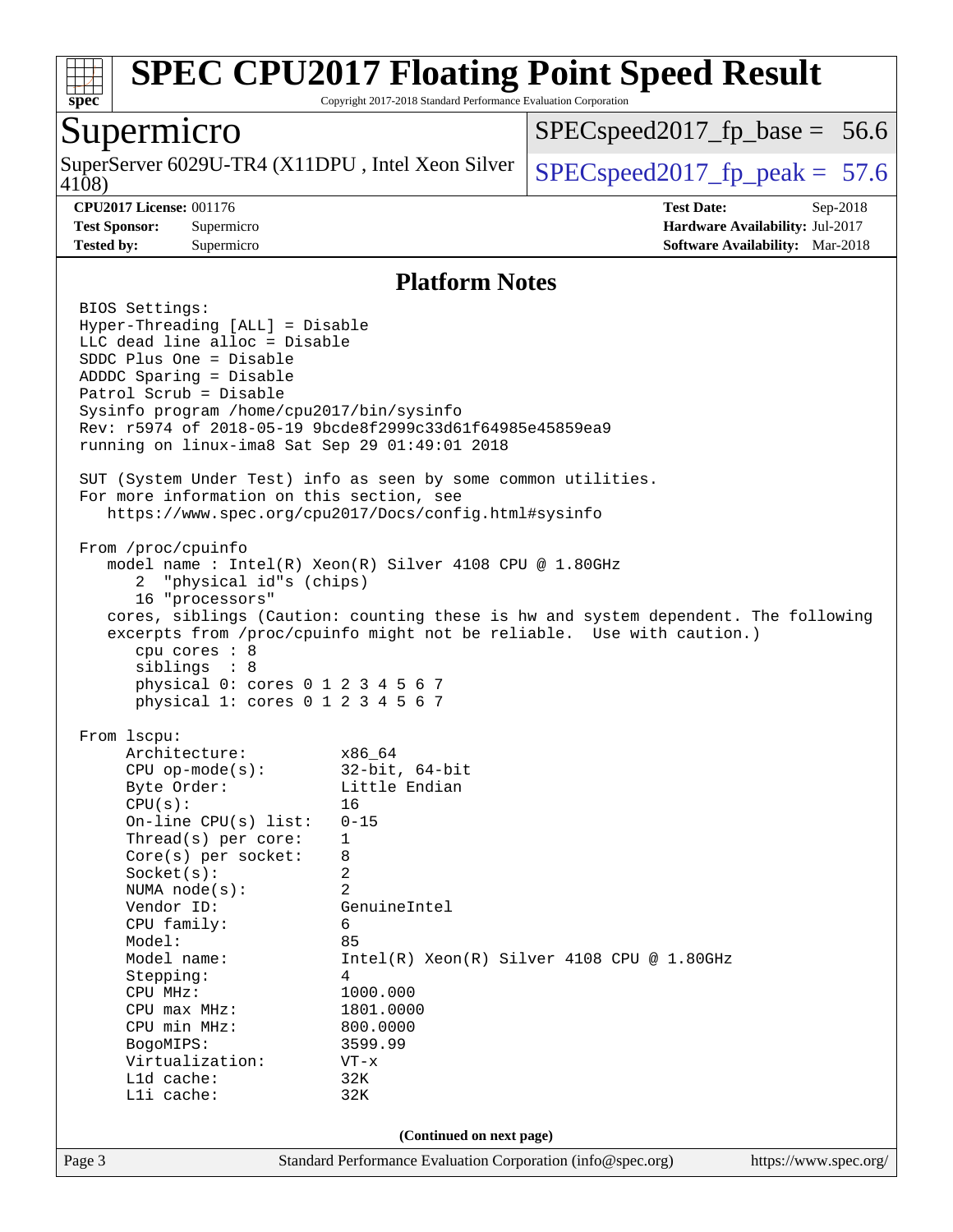

Copyright 2017-2018 Standard Performance Evaluation Corporation

## Supermicro

4108) SuperServer 6029U-TR4 (X11DPU, Intel Xeon Silver  $\big|$  SPECspeed2017 fp\_peak = 57.6

 $SPECspeed2017<sub>fp</sub> base = 56.6$ 

#### **[CPU2017 License:](http://www.spec.org/auto/cpu2017/Docs/result-fields.html#CPU2017License)** 001176 **[Test Date:](http://www.spec.org/auto/cpu2017/Docs/result-fields.html#TestDate)** Sep-2018

**[Test Sponsor:](http://www.spec.org/auto/cpu2017/Docs/result-fields.html#TestSponsor)** Supermicro **[Hardware Availability:](http://www.spec.org/auto/cpu2017/Docs/result-fields.html#HardwareAvailability)** Jul-2017

**[Tested by:](http://www.spec.org/auto/cpu2017/Docs/result-fields.html#Testedby)** Supermicro **[Software Availability:](http://www.spec.org/auto/cpu2017/Docs/result-fields.html#SoftwareAvailability)** Mar-2018

#### **[Platform Notes \(Continued\)](http://www.spec.org/auto/cpu2017/Docs/result-fields.html#PlatformNotes)** L2 cache: 1024K L3 cache:  $11264K$ <br>NUMA node0 CPU(s):  $0-7$ NUMA node0 CPU(s): NUMA node1 CPU(s): 8-15 Flags: fpu vme de pse tsc msr pae mce cx8 apic sep mtrr pge mca cmov pat pse36 clflush dts acpi mmx fxsr sse sse2 ss ht tm pbe syscall nx pdpe1gb rdtscp lm constant\_tsc art arch\_perfmon pebs bts rep\_good nopl xtopology nonstop\_tsc aperfmperf eagerfpu pni pclmulqdq dtes64 monitor ds\_cpl vmx smx est tm2 ssse3 sdbg fma cx16 xtpr pdcm pcid dca sse4\_1 sse4\_2 x2apic movbe popcnt tsc\_deadline\_timer aes xsave avx f16c rdrand lahf\_lm abm 3dnowprefetch ida arat epb invpcid\_single pln pts dtherm intel\_pt rsb\_ctxsw spec\_ctrl retpoline kaiser tpr\_shadow vnmi flexpriority ept vpid fsgsbase tsc\_adjust bmi1 hle avx2 smep bmi2 erms invpcid rtm cqm mpx avx512f avx512dq rdseed adx smap clflushopt clwb avx512cd avx512bw avx512vl xsaveopt xsavec xgetbv1 cqm\_llc cqm\_occup\_llc pku ospke /proc/cpuinfo cache data cache size : 11264 KB From numactl --hardware WARNING: a numactl 'node' might or might not correspond to a physical chip. available: 2 nodes (0-1) node 0 cpus: 0 1 2 3 4 5 6 7 node 0 size: 192095 MB node 0 free: 182557 MB node 1 cpus: 8 9 10 11 12 13 14 15 node 1 size: 193517 MB node 1 free: 187782 MB node distances: node 0 1 0: 10 21 1: 21 10 From /proc/meminfo MemTotal: 394868464 kB HugePages\_Total: 0 Hugepagesize: 2048 kB From /etc/\*release\* /etc/\*version\* SuSE-release: SUSE Linux Enterprise Server 12 (x86\_64) VERSION = 12 PATCHLEVEL = 3 # This file is deprecated and will be removed in a future service pack or release. # Please check /etc/os-release for details about this release. os-release: NAME="SLES" VERSION="12-SP3" **(Continued on next page)**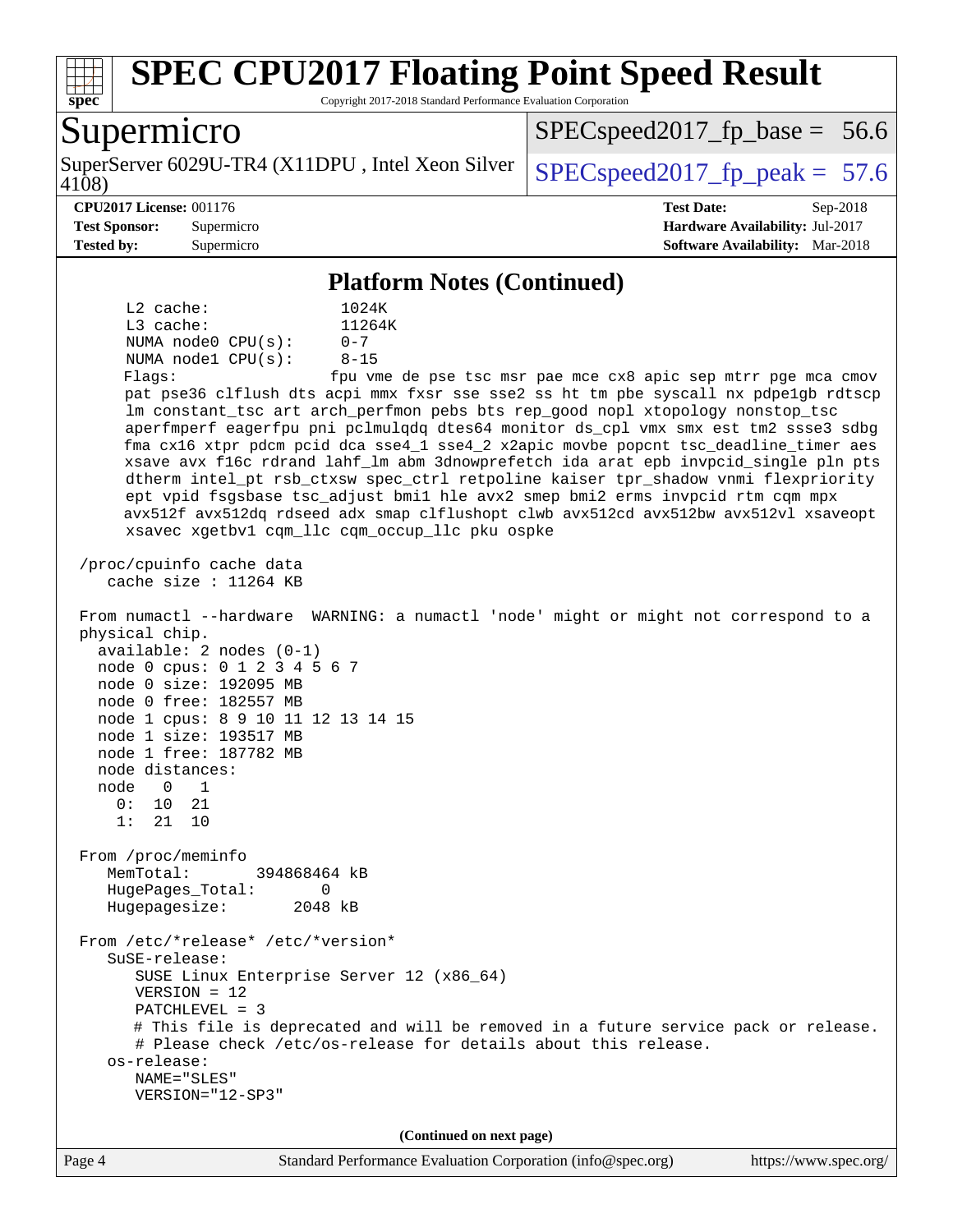

Copyright 2017-2018 Standard Performance Evaluation Corporation

### Supermicro

4108) SuperServer 6029U-TR4 (X11DPU, Intel Xeon Silver  $\big|$  [SPECspeed2017\\_fp\\_peak =](http://www.spec.org/auto/cpu2017/Docs/result-fields.html#SPECspeed2017fppeak) 57.6

 $SPECspeed2017_fp\_base = 56.6$ 

**[CPU2017 License:](http://www.spec.org/auto/cpu2017/Docs/result-fields.html#CPU2017License)** 001176 **[Test Date:](http://www.spec.org/auto/cpu2017/Docs/result-fields.html#TestDate)** Sep-2018 **[Test Sponsor:](http://www.spec.org/auto/cpu2017/Docs/result-fields.html#TestSponsor)** Supermicro **[Hardware Availability:](http://www.spec.org/auto/cpu2017/Docs/result-fields.html#HardwareAvailability)** Jul-2017 **[Tested by:](http://www.spec.org/auto/cpu2017/Docs/result-fields.html#Testedby)** Supermicro **[Software Availability:](http://www.spec.org/auto/cpu2017/Docs/result-fields.html#SoftwareAvailability)** Mar-2018

#### **[Platform Notes \(Continued\)](http://www.spec.org/auto/cpu2017/Docs/result-fields.html#PlatformNotes)**

 VERSION\_ID="12.3" PRETTY\_NAME="SUSE Linux Enterprise Server 12 SP3" ID="sles" ANSI\_COLOR="0;32" CPE\_NAME="cpe:/o:suse:sles:12:sp3"

uname -a:

 Linux linux-ima8 4.4.114-94.11-default #1 SMP Thu Feb 1 19:28:26 UTC 2018 (4309ff9) x86\_64 x86\_64 x86\_64 GNU/Linux

Kernel self-reported vulnerability status:

 CVE-2017-5754 (Meltdown): Mitigation: PTI CVE-2017-5753 (Spectre variant 1): Mitigation: Barriers CVE-2017-5715 (Spectre variant 2): Mitigation: IBRS+IBPB

run-level 3 Sep 27 14:59

 SPEC is set to: /home/cpu2017 Filesystem Type Size Used Avail Use% Mounted on /dev/sda4 xfs 145G 42G 103G 30% /home

 Additional information from dmidecode follows. WARNING: Use caution when you interpret this section. The 'dmidecode' program reads system data which is "intended to allow hardware to be accurately determined", but the intent may not be met, as there are frequent changes to hardware, firmware, and the "DMTF SMBIOS" standard. BIOS American Megatrends Inc. 2.1a 08/23/2018 Memory: 12x NO DIMM NO DIMM

12x Samsung M393A4K40BB2-CTD 32 GB 2 rank 2666, configured at 2400

(End of data from sysinfo program)

#### **[Compiler Version Notes](http://www.spec.org/auto/cpu2017/Docs/result-fields.html#CompilerVersionNotes)**

Page 5 Standard Performance Evaluation Corporation [\(info@spec.org\)](mailto:info@spec.org) <https://www.spec.org/> ============================================================================== CC 619.1bm s(base) 638.imagick s(base, peak) 644.nab s(base, peak) ----------------------------------------------------------------------------- icc (ICC) 18.0.2 20180210 Copyright (C) 1985-2018 Intel Corporation. All rights reserved. ------------------------------------------------------------------------------ ============================================================================== CC 619.lbm\_s(peak) ----------------------------------------------------------------------------- icc (ICC) 18.0.2 20180210 **(Continued on next page)**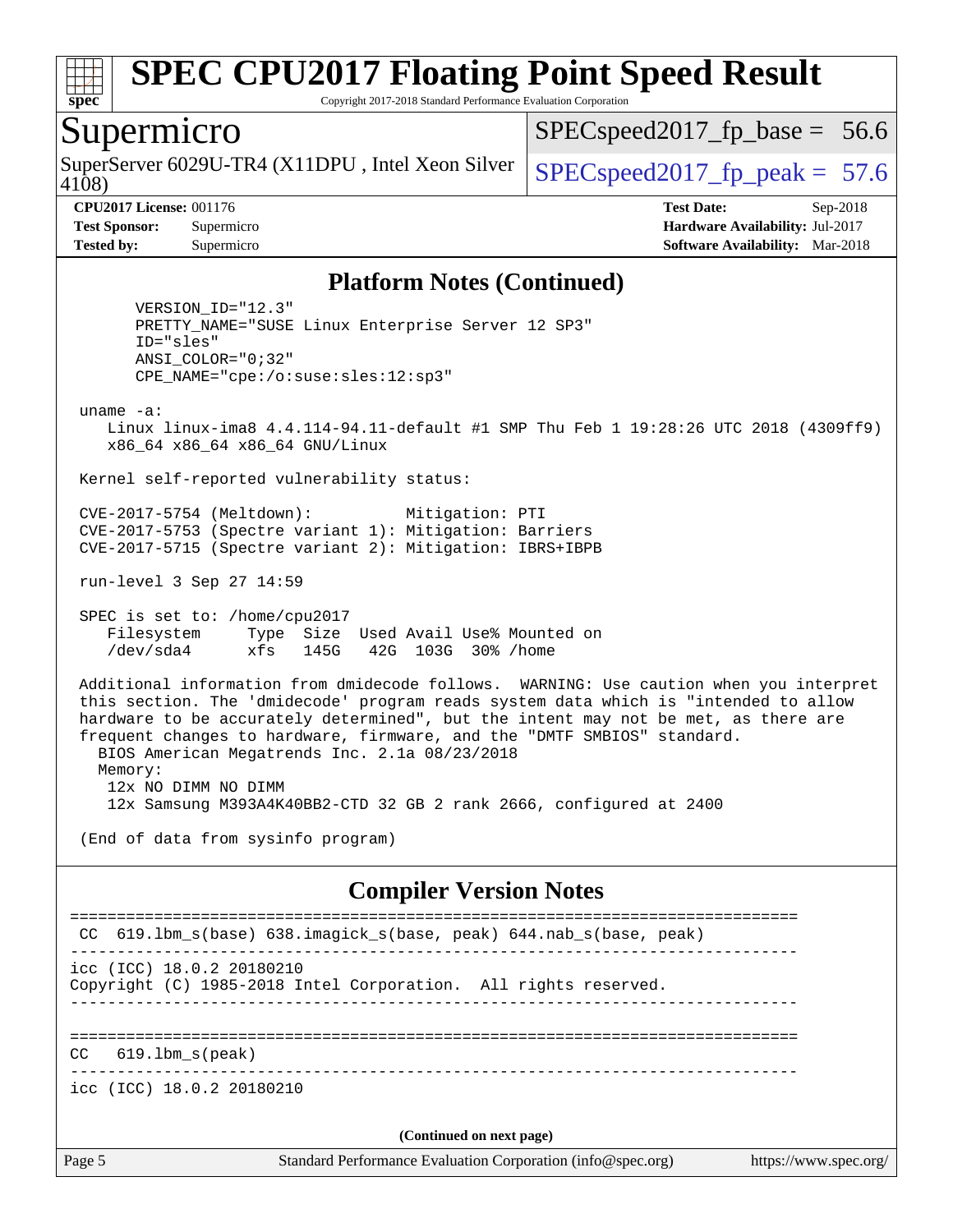

Copyright 2017-2018 Standard Performance Evaluation Corporation

# Supermicro

SuperServer 6029U-TR4 (X11DPU, Intel Xeon Silver  $\big|$  [SPECspeed2017\\_fp\\_peak =](http://www.spec.org/auto/cpu2017/Docs/result-fields.html#SPECspeed2017fppeak) 57.6

[SPECspeed2017\\_fp\\_base =](http://www.spec.org/auto/cpu2017/Docs/result-fields.html#SPECspeed2017fpbase) 56.6

4108)

**[CPU2017 License:](http://www.spec.org/auto/cpu2017/Docs/result-fields.html#CPU2017License)** 001176 **[Test Date:](http://www.spec.org/auto/cpu2017/Docs/result-fields.html#TestDate)** Sep-2018 **[Test Sponsor:](http://www.spec.org/auto/cpu2017/Docs/result-fields.html#TestSponsor)** Supermicro **[Hardware Availability:](http://www.spec.org/auto/cpu2017/Docs/result-fields.html#HardwareAvailability)** Jul-2017 **[Tested by:](http://www.spec.org/auto/cpu2017/Docs/result-fields.html#Testedby)** Supermicro **[Software Availability:](http://www.spec.org/auto/cpu2017/Docs/result-fields.html#SoftwareAvailability)** Mar-2018

### **[Compiler Version Notes \(Continued\)](http://www.spec.org/auto/cpu2017/Docs/result-fields.html#CompilerVersionNotes)**

| Copyright (C) 1985-2018 Intel Corporation. All rights reserved.                                                                                                                                  |                                              |
|--------------------------------------------------------------------------------------------------------------------------------------------------------------------------------------------------|----------------------------------------------|
| FC 607.cactuBSSN_s(base, peak)                                                                                                                                                                   |                                              |
| icpc (ICC) 18.0.2 20180210<br>Copyright (C) 1985-2018 Intel Corporation. All rights reserved.<br>icc (ICC) 18.0.2 20180210                                                                       |                                              |
| Copyright (C) 1985-2018 Intel Corporation.<br>ifort (IFORT) 18.0.2 20180210<br>Copyright (C) 1985-2018 Intel Corporation.                                                                        | All rights reserved.<br>All rights reserved. |
| FC 603.bwaves_s(base) 649.fotonik3d_s(base) 654.roms_s(base, peak)                                                                                                                               |                                              |
| ifort (IFORT) 18.0.2 20180210<br>Copyright (C) 1985-2018 Intel Corporation. All rights reserved.                                                                                                 |                                              |
| 603.bwaves_s(peak) 649.fotonik3d_s(peak)<br>FC                                                                                                                                                   |                                              |
| ifort (IFORT) 18.0.2 20180210<br>Copyright (C) 1985-2018 Intel Corporation. All rights reserved.                                                                                                 |                                              |
| CC 621.wrf_s(base) 627.cam4_s(base, peak) 628.pop2_s(base)                                                                                                                                       |                                              |
| ifort (IFORT) 18.0.2 20180210<br>Copyright (C) 1985-2018 Intel Corporation. All rights reserved.<br>icc (ICC) 18.0.2 20180210                                                                    |                                              |
| Copyright (C) 1985-2018 Intel Corporation. All rights reserved.                                                                                                                                  |                                              |
| $621.wrf_s(peak)$ $628.pop2_s(peak)$<br>CC.                                                                                                                                                      |                                              |
| ifort (IFORT) 18.0.2 20180210<br>Copyright (C) 1985-2018 Intel Corporation. All rights reserved.<br>icc (ICC) 18.0.2 20180210<br>Copyright (C) 1985-2018 Intel Corporation. All rights reserved. |                                              |
|                                                                                                                                                                                                  |                                              |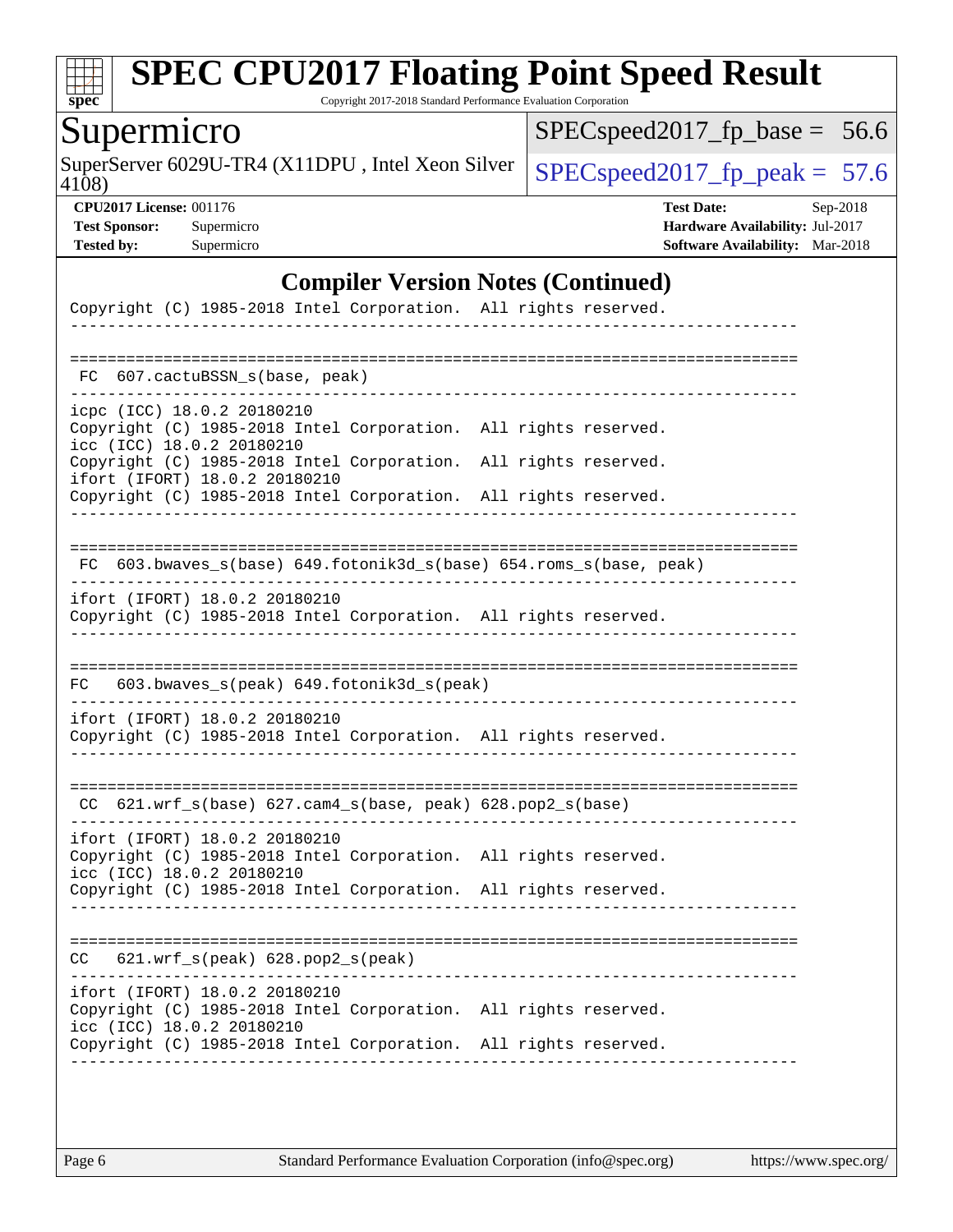

Copyright 2017-2018 Standard Performance Evaluation Corporation

### Supermicro

4108) SuperServer 6029U-TR4 (X11DPU, Intel Xeon Silver  $\big|$  SPECspeed2017 fp\_peak = 57.6

 $SPECspeed2017<sub>fp</sub> base = 56.6$ 

**[CPU2017 License:](http://www.spec.org/auto/cpu2017/Docs/result-fields.html#CPU2017License)** 001176 **[Test Date:](http://www.spec.org/auto/cpu2017/Docs/result-fields.html#TestDate)** Sep-2018 **[Test Sponsor:](http://www.spec.org/auto/cpu2017/Docs/result-fields.html#TestSponsor)** Supermicro **[Hardware Availability:](http://www.spec.org/auto/cpu2017/Docs/result-fields.html#HardwareAvailability)** Jul-2017 **[Tested by:](http://www.spec.org/auto/cpu2017/Docs/result-fields.html#Testedby)** Supermicro **[Software Availability:](http://www.spec.org/auto/cpu2017/Docs/result-fields.html#SoftwareAvailability)** Mar-2018

# **[Base Compiler Invocation](http://www.spec.org/auto/cpu2017/Docs/result-fields.html#BaseCompilerInvocation)**

[C benchmarks](http://www.spec.org/auto/cpu2017/Docs/result-fields.html#Cbenchmarks): [icc -m64 -std=c11](http://www.spec.org/cpu2017/results/res2018q4/cpu2017-20181002-09054.flags.html#user_CCbase_intel_icc_64bit_c11_33ee0cdaae7deeeab2a9725423ba97205ce30f63b9926c2519791662299b76a0318f32ddfffdc46587804de3178b4f9328c46fa7c2b0cd779d7a61945c91cd35)

[Fortran benchmarks](http://www.spec.org/auto/cpu2017/Docs/result-fields.html#Fortranbenchmarks): [ifort -m64](http://www.spec.org/cpu2017/results/res2018q4/cpu2017-20181002-09054.flags.html#user_FCbase_intel_ifort_64bit_24f2bb282fbaeffd6157abe4f878425411749daecae9a33200eee2bee2fe76f3b89351d69a8130dd5949958ce389cf37ff59a95e7a40d588e8d3a57e0c3fd751)

[Benchmarks using both Fortran and C](http://www.spec.org/auto/cpu2017/Docs/result-fields.html#BenchmarksusingbothFortranandC): [ifort -m64](http://www.spec.org/cpu2017/results/res2018q4/cpu2017-20181002-09054.flags.html#user_CC_FCbase_intel_ifort_64bit_24f2bb282fbaeffd6157abe4f878425411749daecae9a33200eee2bee2fe76f3b89351d69a8130dd5949958ce389cf37ff59a95e7a40d588e8d3a57e0c3fd751) [icc -m64 -std=c11](http://www.spec.org/cpu2017/results/res2018q4/cpu2017-20181002-09054.flags.html#user_CC_FCbase_intel_icc_64bit_c11_33ee0cdaae7deeeab2a9725423ba97205ce30f63b9926c2519791662299b76a0318f32ddfffdc46587804de3178b4f9328c46fa7c2b0cd779d7a61945c91cd35)

[Benchmarks using Fortran, C, and C++](http://www.spec.org/auto/cpu2017/Docs/result-fields.html#BenchmarksusingFortranCandCXX): [icpc -m64](http://www.spec.org/cpu2017/results/res2018q4/cpu2017-20181002-09054.flags.html#user_CC_CXX_FCbase_intel_icpc_64bit_4ecb2543ae3f1412ef961e0650ca070fec7b7afdcd6ed48761b84423119d1bf6bdf5cad15b44d48e7256388bc77273b966e5eb805aefd121eb22e9299b2ec9d9) [icc -m64 -std=c11](http://www.spec.org/cpu2017/results/res2018q4/cpu2017-20181002-09054.flags.html#user_CC_CXX_FCbase_intel_icc_64bit_c11_33ee0cdaae7deeeab2a9725423ba97205ce30f63b9926c2519791662299b76a0318f32ddfffdc46587804de3178b4f9328c46fa7c2b0cd779d7a61945c91cd35) [ifort -m64](http://www.spec.org/cpu2017/results/res2018q4/cpu2017-20181002-09054.flags.html#user_CC_CXX_FCbase_intel_ifort_64bit_24f2bb282fbaeffd6157abe4f878425411749daecae9a33200eee2bee2fe76f3b89351d69a8130dd5949958ce389cf37ff59a95e7a40d588e8d3a57e0c3fd751)

## **[Base Portability Flags](http://www.spec.org/auto/cpu2017/Docs/result-fields.html#BasePortabilityFlags)**

 603.bwaves\_s: [-DSPEC\\_LP64](http://www.spec.org/cpu2017/results/res2018q4/cpu2017-20181002-09054.flags.html#suite_basePORTABILITY603_bwaves_s_DSPEC_LP64) 607.cactuBSSN\_s: [-DSPEC\\_LP64](http://www.spec.org/cpu2017/results/res2018q4/cpu2017-20181002-09054.flags.html#suite_basePORTABILITY607_cactuBSSN_s_DSPEC_LP64) 619.lbm\_s: [-DSPEC\\_LP64](http://www.spec.org/cpu2017/results/res2018q4/cpu2017-20181002-09054.flags.html#suite_basePORTABILITY619_lbm_s_DSPEC_LP64) 621.wrf\_s: [-DSPEC\\_LP64](http://www.spec.org/cpu2017/results/res2018q4/cpu2017-20181002-09054.flags.html#suite_basePORTABILITY621_wrf_s_DSPEC_LP64) [-DSPEC\\_CASE\\_FLAG](http://www.spec.org/cpu2017/results/res2018q4/cpu2017-20181002-09054.flags.html#b621.wrf_s_baseCPORTABILITY_DSPEC_CASE_FLAG) [-convert big\\_endian](http://www.spec.org/cpu2017/results/res2018q4/cpu2017-20181002-09054.flags.html#user_baseFPORTABILITY621_wrf_s_convert_big_endian_c3194028bc08c63ac5d04de18c48ce6d347e4e562e8892b8bdbdc0214820426deb8554edfa529a3fb25a586e65a3d812c835984020483e7e73212c4d31a38223) 627.cam4\_s: [-DSPEC\\_LP64](http://www.spec.org/cpu2017/results/res2018q4/cpu2017-20181002-09054.flags.html#suite_basePORTABILITY627_cam4_s_DSPEC_LP64) [-DSPEC\\_CASE\\_FLAG](http://www.spec.org/cpu2017/results/res2018q4/cpu2017-20181002-09054.flags.html#b627.cam4_s_baseCPORTABILITY_DSPEC_CASE_FLAG) 628.pop2\_s: [-DSPEC\\_LP64](http://www.spec.org/cpu2017/results/res2018q4/cpu2017-20181002-09054.flags.html#suite_basePORTABILITY628_pop2_s_DSPEC_LP64) [-DSPEC\\_CASE\\_FLAG](http://www.spec.org/cpu2017/results/res2018q4/cpu2017-20181002-09054.flags.html#b628.pop2_s_baseCPORTABILITY_DSPEC_CASE_FLAG) [-convert big\\_endian](http://www.spec.org/cpu2017/results/res2018q4/cpu2017-20181002-09054.flags.html#user_baseFPORTABILITY628_pop2_s_convert_big_endian_c3194028bc08c63ac5d04de18c48ce6d347e4e562e8892b8bdbdc0214820426deb8554edfa529a3fb25a586e65a3d812c835984020483e7e73212c4d31a38223) [-assume byterecl](http://www.spec.org/cpu2017/results/res2018q4/cpu2017-20181002-09054.flags.html#user_baseFPORTABILITY628_pop2_s_assume_byterecl_7e47d18b9513cf18525430bbf0f2177aa9bf368bc7a059c09b2c06a34b53bd3447c950d3f8d6c70e3faf3a05c8557d66a5798b567902e8849adc142926523472) 638.imagick\_s: [-DSPEC\\_LP64](http://www.spec.org/cpu2017/results/res2018q4/cpu2017-20181002-09054.flags.html#suite_basePORTABILITY638_imagick_s_DSPEC_LP64) 644.nab\_s: [-DSPEC\\_LP64](http://www.spec.org/cpu2017/results/res2018q4/cpu2017-20181002-09054.flags.html#suite_basePORTABILITY644_nab_s_DSPEC_LP64) 649.fotonik3d\_s: [-DSPEC\\_LP64](http://www.spec.org/cpu2017/results/res2018q4/cpu2017-20181002-09054.flags.html#suite_basePORTABILITY649_fotonik3d_s_DSPEC_LP64) 654.roms\_s: [-DSPEC\\_LP64](http://www.spec.org/cpu2017/results/res2018q4/cpu2017-20181002-09054.flags.html#suite_basePORTABILITY654_roms_s_DSPEC_LP64)

# **[Base Optimization Flags](http://www.spec.org/auto/cpu2017/Docs/result-fields.html#BaseOptimizationFlags)**

#### [C benchmarks](http://www.spec.org/auto/cpu2017/Docs/result-fields.html#Cbenchmarks):

[-Wl,-z,muldefs](http://www.spec.org/cpu2017/results/res2018q4/cpu2017-20181002-09054.flags.html#user_CCbase_link_force_multiple1_b4cbdb97b34bdee9ceefcfe54f4c8ea74255f0b02a4b23e853cdb0e18eb4525ac79b5a88067c842dd0ee6996c24547a27a4b99331201badda8798ef8a743f577) [-xCORE-AVX512](http://www.spec.org/cpu2017/results/res2018q4/cpu2017-20181002-09054.flags.html#user_CCbase_f-xCORE-AVX512) [-ipo](http://www.spec.org/cpu2017/results/res2018q4/cpu2017-20181002-09054.flags.html#user_CCbase_f-ipo) [-O3](http://www.spec.org/cpu2017/results/res2018q4/cpu2017-20181002-09054.flags.html#user_CCbase_f-O3) [-no-prec-div](http://www.spec.org/cpu2017/results/res2018q4/cpu2017-20181002-09054.flags.html#user_CCbase_f-no-prec-div) [-qopt-prefetch](http://www.spec.org/cpu2017/results/res2018q4/cpu2017-20181002-09054.flags.html#user_CCbase_f-qopt-prefetch) [-ffinite-math-only](http://www.spec.org/cpu2017/results/res2018q4/cpu2017-20181002-09054.flags.html#user_CCbase_f_finite_math_only_cb91587bd2077682c4b38af759c288ed7c732db004271a9512da14a4f8007909a5f1427ecbf1a0fb78ff2a814402c6114ac565ca162485bbcae155b5e4258871) [-qopt-mem-layout-trans=3](http://www.spec.org/cpu2017/results/res2018q4/cpu2017-20181002-09054.flags.html#user_CCbase_f-qopt-mem-layout-trans_de80db37974c74b1f0e20d883f0b675c88c3b01e9d123adea9b28688d64333345fb62bc4a798493513fdb68f60282f9a726aa07f478b2f7113531aecce732043) [-qopenmp](http://www.spec.org/cpu2017/results/res2018q4/cpu2017-20181002-09054.flags.html#user_CCbase_qopenmp_16be0c44f24f464004c6784a7acb94aca937f053568ce72f94b139a11c7c168634a55f6653758ddd83bcf7b8463e8028bb0b48b77bcddc6b78d5d95bb1df2967) [-DSPEC\\_OPENMP](http://www.spec.org/cpu2017/results/res2018q4/cpu2017-20181002-09054.flags.html#suite_CCbase_DSPEC_OPENMP) [-L/usr/local/je5.0.1-64/lib](http://www.spec.org/cpu2017/results/res2018q4/cpu2017-20181002-09054.flags.html#user_CCbase_jemalloc_link_path64_4b10a636b7bce113509b17f3bd0d6226c5fb2346b9178c2d0232c14f04ab830f976640479e5c33dc2bcbbdad86ecfb6634cbbd4418746f06f368b512fced5394) [-ljemalloc](http://www.spec.org/cpu2017/results/res2018q4/cpu2017-20181002-09054.flags.html#user_CCbase_jemalloc_link_lib_d1249b907c500fa1c0672f44f562e3d0f79738ae9e3c4a9c376d49f265a04b9c99b167ecedbf6711b3085be911c67ff61f150a17b3472be731631ba4d0471706)

#### [Fortran benchmarks](http://www.spec.org/auto/cpu2017/Docs/result-fields.html#Fortranbenchmarks):

[-Wl,-z,muldefs](http://www.spec.org/cpu2017/results/res2018q4/cpu2017-20181002-09054.flags.html#user_FCbase_link_force_multiple1_b4cbdb97b34bdee9ceefcfe54f4c8ea74255f0b02a4b23e853cdb0e18eb4525ac79b5a88067c842dd0ee6996c24547a27a4b99331201badda8798ef8a743f577) [-DSPEC\\_OPENMP](http://www.spec.org/cpu2017/results/res2018q4/cpu2017-20181002-09054.flags.html#suite_FCbase_DSPEC_OPENMP) [-xCORE-AVX512](http://www.spec.org/cpu2017/results/res2018q4/cpu2017-20181002-09054.flags.html#user_FCbase_f-xCORE-AVX512) [-ipo](http://www.spec.org/cpu2017/results/res2018q4/cpu2017-20181002-09054.flags.html#user_FCbase_f-ipo) [-O3](http://www.spec.org/cpu2017/results/res2018q4/cpu2017-20181002-09054.flags.html#user_FCbase_f-O3) [-no-prec-div](http://www.spec.org/cpu2017/results/res2018q4/cpu2017-20181002-09054.flags.html#user_FCbase_f-no-prec-div) [-qopt-prefetch](http://www.spec.org/cpu2017/results/res2018q4/cpu2017-20181002-09054.flags.html#user_FCbase_f-qopt-prefetch) [-ffinite-math-only](http://www.spec.org/cpu2017/results/res2018q4/cpu2017-20181002-09054.flags.html#user_FCbase_f_finite_math_only_cb91587bd2077682c4b38af759c288ed7c732db004271a9512da14a4f8007909a5f1427ecbf1a0fb78ff2a814402c6114ac565ca162485bbcae155b5e4258871) [-qopt-mem-layout-trans=3](http://www.spec.org/cpu2017/results/res2018q4/cpu2017-20181002-09054.flags.html#user_FCbase_f-qopt-mem-layout-trans_de80db37974c74b1f0e20d883f0b675c88c3b01e9d123adea9b28688d64333345fb62bc4a798493513fdb68f60282f9a726aa07f478b2f7113531aecce732043) [-qopenmp](http://www.spec.org/cpu2017/results/res2018q4/cpu2017-20181002-09054.flags.html#user_FCbase_qopenmp_16be0c44f24f464004c6784a7acb94aca937f053568ce72f94b139a11c7c168634a55f6653758ddd83bcf7b8463e8028bb0b48b77bcddc6b78d5d95bb1df2967) [-nostandard-realloc-lhs](http://www.spec.org/cpu2017/results/res2018q4/cpu2017-20181002-09054.flags.html#user_FCbase_f_2003_std_realloc_82b4557e90729c0f113870c07e44d33d6f5a304b4f63d4c15d2d0f1fab99f5daaed73bdb9275d9ae411527f28b936061aa8b9c8f2d63842963b95c9dd6426b8a) [-L/usr/local/je5.0.1-64/lib](http://www.spec.org/cpu2017/results/res2018q4/cpu2017-20181002-09054.flags.html#user_FCbase_jemalloc_link_path64_4b10a636b7bce113509b17f3bd0d6226c5fb2346b9178c2d0232c14f04ab830f976640479e5c33dc2bcbbdad86ecfb6634cbbd4418746f06f368b512fced5394) [-ljemalloc](http://www.spec.org/cpu2017/results/res2018q4/cpu2017-20181002-09054.flags.html#user_FCbase_jemalloc_link_lib_d1249b907c500fa1c0672f44f562e3d0f79738ae9e3c4a9c376d49f265a04b9c99b167ecedbf6711b3085be911c67ff61f150a17b3472be731631ba4d0471706)

[Benchmarks using both Fortran and C](http://www.spec.org/auto/cpu2017/Docs/result-fields.html#BenchmarksusingbothFortranandC):

[-Wl,-z,muldefs](http://www.spec.org/cpu2017/results/res2018q4/cpu2017-20181002-09054.flags.html#user_CC_FCbase_link_force_multiple1_b4cbdb97b34bdee9ceefcfe54f4c8ea74255f0b02a4b23e853cdb0e18eb4525ac79b5a88067c842dd0ee6996c24547a27a4b99331201badda8798ef8a743f577) [-xCORE-AVX512](http://www.spec.org/cpu2017/results/res2018q4/cpu2017-20181002-09054.flags.html#user_CC_FCbase_f-xCORE-AVX512) [-ipo](http://www.spec.org/cpu2017/results/res2018q4/cpu2017-20181002-09054.flags.html#user_CC_FCbase_f-ipo) [-O3](http://www.spec.org/cpu2017/results/res2018q4/cpu2017-20181002-09054.flags.html#user_CC_FCbase_f-O3) [-no-prec-div](http://www.spec.org/cpu2017/results/res2018q4/cpu2017-20181002-09054.flags.html#user_CC_FCbase_f-no-prec-div) [-qopt-prefetch](http://www.spec.org/cpu2017/results/res2018q4/cpu2017-20181002-09054.flags.html#user_CC_FCbase_f-qopt-prefetch) [-ffinite-math-only](http://www.spec.org/cpu2017/results/res2018q4/cpu2017-20181002-09054.flags.html#user_CC_FCbase_f_finite_math_only_cb91587bd2077682c4b38af759c288ed7c732db004271a9512da14a4f8007909a5f1427ecbf1a0fb78ff2a814402c6114ac565ca162485bbcae155b5e4258871) [-qopt-mem-layout-trans=3](http://www.spec.org/cpu2017/results/res2018q4/cpu2017-20181002-09054.flags.html#user_CC_FCbase_f-qopt-mem-layout-trans_de80db37974c74b1f0e20d883f0b675c88c3b01e9d123adea9b28688d64333345fb62bc4a798493513fdb68f60282f9a726aa07f478b2f7113531aecce732043) [-qopenmp](http://www.spec.org/cpu2017/results/res2018q4/cpu2017-20181002-09054.flags.html#user_CC_FCbase_qopenmp_16be0c44f24f464004c6784a7acb94aca937f053568ce72f94b139a11c7c168634a55f6653758ddd83bcf7b8463e8028bb0b48b77bcddc6b78d5d95bb1df2967) [-DSPEC\\_OPENMP](http://www.spec.org/cpu2017/results/res2018q4/cpu2017-20181002-09054.flags.html#suite_CC_FCbase_DSPEC_OPENMP) [-nostandard-realloc-lhs](http://www.spec.org/cpu2017/results/res2018q4/cpu2017-20181002-09054.flags.html#user_CC_FCbase_f_2003_std_realloc_82b4557e90729c0f113870c07e44d33d6f5a304b4f63d4c15d2d0f1fab99f5daaed73bdb9275d9ae411527f28b936061aa8b9c8f2d63842963b95c9dd6426b8a) [-L/usr/local/je5.0.1-64/lib](http://www.spec.org/cpu2017/results/res2018q4/cpu2017-20181002-09054.flags.html#user_CC_FCbase_jemalloc_link_path64_4b10a636b7bce113509b17f3bd0d6226c5fb2346b9178c2d0232c14f04ab830f976640479e5c33dc2bcbbdad86ecfb6634cbbd4418746f06f368b512fced5394) [-ljemalloc](http://www.spec.org/cpu2017/results/res2018q4/cpu2017-20181002-09054.flags.html#user_CC_FCbase_jemalloc_link_lib_d1249b907c500fa1c0672f44f562e3d0f79738ae9e3c4a9c376d49f265a04b9c99b167ecedbf6711b3085be911c67ff61f150a17b3472be731631ba4d0471706)

**(Continued on next page)**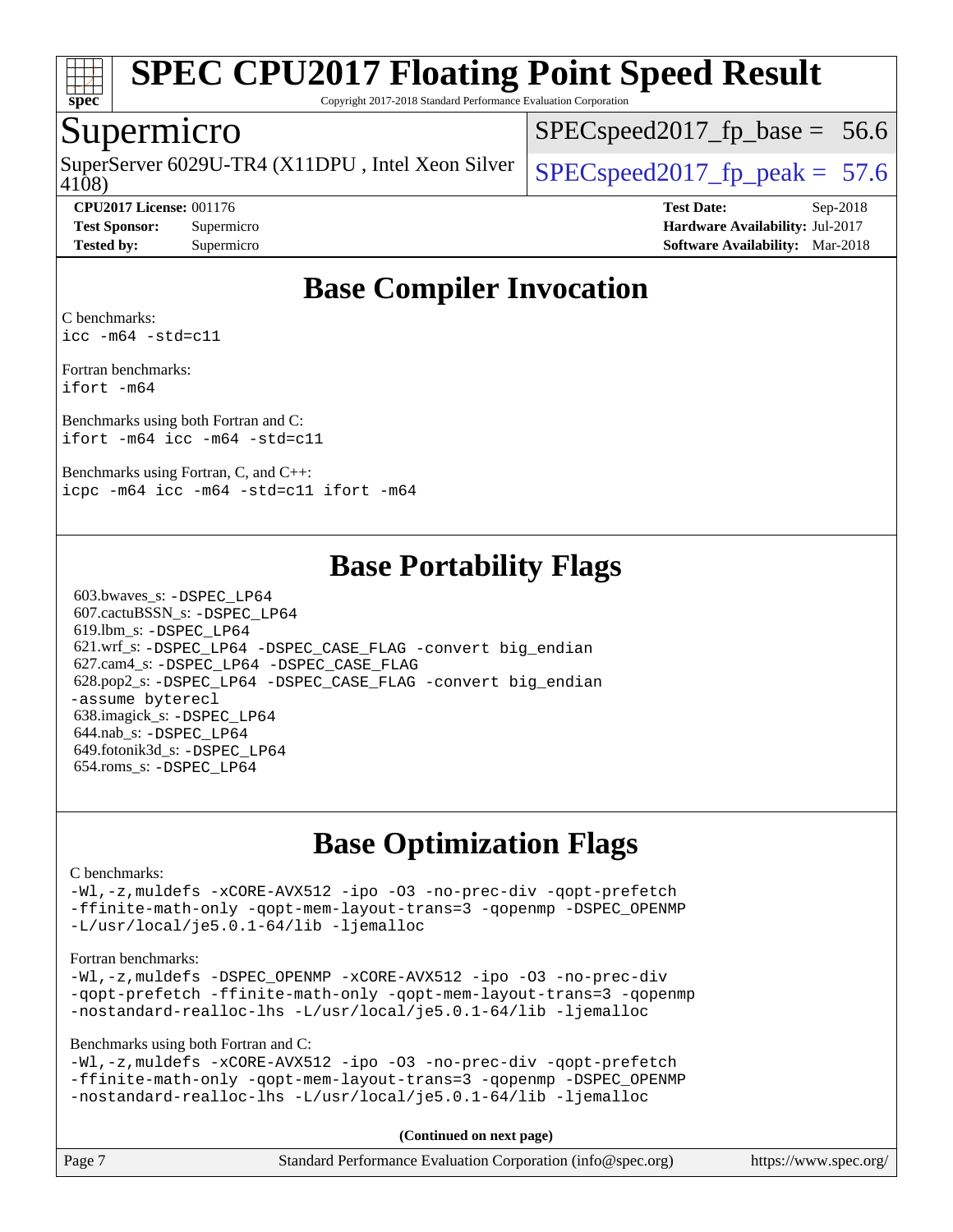

Copyright 2017-2018 Standard Performance Evaluation Corporation

## Supermicro

4108) SuperServer 6029U-TR4 (X11DPU, Intel Xeon Silver  $SPECspeed2017$  fp\_peak = 57.6

 $SPECspeed2017<sub>fp</sub> base = 56.6$ 

**[Tested by:](http://www.spec.org/auto/cpu2017/Docs/result-fields.html#Testedby)** Supermicro **[Software Availability:](http://www.spec.org/auto/cpu2017/Docs/result-fields.html#SoftwareAvailability)** Mar-2018

**[CPU2017 License:](http://www.spec.org/auto/cpu2017/Docs/result-fields.html#CPU2017License)** 001176 **[Test Date:](http://www.spec.org/auto/cpu2017/Docs/result-fields.html#TestDate)** Sep-2018 **[Test Sponsor:](http://www.spec.org/auto/cpu2017/Docs/result-fields.html#TestSponsor)** Supermicro **[Hardware Availability:](http://www.spec.org/auto/cpu2017/Docs/result-fields.html#HardwareAvailability)** Jul-2017

# **[Base Optimization Flags \(Continued\)](http://www.spec.org/auto/cpu2017/Docs/result-fields.html#BaseOptimizationFlags)**

[Benchmarks using Fortran, C, and C++:](http://www.spec.org/auto/cpu2017/Docs/result-fields.html#BenchmarksusingFortranCandCXX)

[-Wl,-z,muldefs](http://www.spec.org/cpu2017/results/res2018q4/cpu2017-20181002-09054.flags.html#user_CC_CXX_FCbase_link_force_multiple1_b4cbdb97b34bdee9ceefcfe54f4c8ea74255f0b02a4b23e853cdb0e18eb4525ac79b5a88067c842dd0ee6996c24547a27a4b99331201badda8798ef8a743f577) [-xCORE-AVX512](http://www.spec.org/cpu2017/results/res2018q4/cpu2017-20181002-09054.flags.html#user_CC_CXX_FCbase_f-xCORE-AVX512) [-ipo](http://www.spec.org/cpu2017/results/res2018q4/cpu2017-20181002-09054.flags.html#user_CC_CXX_FCbase_f-ipo) [-O3](http://www.spec.org/cpu2017/results/res2018q4/cpu2017-20181002-09054.flags.html#user_CC_CXX_FCbase_f-O3) [-no-prec-div](http://www.spec.org/cpu2017/results/res2018q4/cpu2017-20181002-09054.flags.html#user_CC_CXX_FCbase_f-no-prec-div) [-qopt-prefetch](http://www.spec.org/cpu2017/results/res2018q4/cpu2017-20181002-09054.flags.html#user_CC_CXX_FCbase_f-qopt-prefetch) [-ffinite-math-only](http://www.spec.org/cpu2017/results/res2018q4/cpu2017-20181002-09054.flags.html#user_CC_CXX_FCbase_f_finite_math_only_cb91587bd2077682c4b38af759c288ed7c732db004271a9512da14a4f8007909a5f1427ecbf1a0fb78ff2a814402c6114ac565ca162485bbcae155b5e4258871) [-qopt-mem-layout-trans=3](http://www.spec.org/cpu2017/results/res2018q4/cpu2017-20181002-09054.flags.html#user_CC_CXX_FCbase_f-qopt-mem-layout-trans_de80db37974c74b1f0e20d883f0b675c88c3b01e9d123adea9b28688d64333345fb62bc4a798493513fdb68f60282f9a726aa07f478b2f7113531aecce732043) [-qopenmp](http://www.spec.org/cpu2017/results/res2018q4/cpu2017-20181002-09054.flags.html#user_CC_CXX_FCbase_qopenmp_16be0c44f24f464004c6784a7acb94aca937f053568ce72f94b139a11c7c168634a55f6653758ddd83bcf7b8463e8028bb0b48b77bcddc6b78d5d95bb1df2967) [-DSPEC\\_OPENMP](http://www.spec.org/cpu2017/results/res2018q4/cpu2017-20181002-09054.flags.html#suite_CC_CXX_FCbase_DSPEC_OPENMP) [-nostandard-realloc-lhs](http://www.spec.org/cpu2017/results/res2018q4/cpu2017-20181002-09054.flags.html#user_CC_CXX_FCbase_f_2003_std_realloc_82b4557e90729c0f113870c07e44d33d6f5a304b4f63d4c15d2d0f1fab99f5daaed73bdb9275d9ae411527f28b936061aa8b9c8f2d63842963b95c9dd6426b8a) [-L/usr/local/je5.0.1-64/lib](http://www.spec.org/cpu2017/results/res2018q4/cpu2017-20181002-09054.flags.html#user_CC_CXX_FCbase_jemalloc_link_path64_4b10a636b7bce113509b17f3bd0d6226c5fb2346b9178c2d0232c14f04ab830f976640479e5c33dc2bcbbdad86ecfb6634cbbd4418746f06f368b512fced5394) [-ljemalloc](http://www.spec.org/cpu2017/results/res2018q4/cpu2017-20181002-09054.flags.html#user_CC_CXX_FCbase_jemalloc_link_lib_d1249b907c500fa1c0672f44f562e3d0f79738ae9e3c4a9c376d49f265a04b9c99b167ecedbf6711b3085be911c67ff61f150a17b3472be731631ba4d0471706)

# **[Peak Compiler Invocation](http://www.spec.org/auto/cpu2017/Docs/result-fields.html#PeakCompilerInvocation)**

[C benchmarks](http://www.spec.org/auto/cpu2017/Docs/result-fields.html#Cbenchmarks): [icc -m64 -std=c11](http://www.spec.org/cpu2017/results/res2018q4/cpu2017-20181002-09054.flags.html#user_CCpeak_intel_icc_64bit_c11_33ee0cdaae7deeeab2a9725423ba97205ce30f63b9926c2519791662299b76a0318f32ddfffdc46587804de3178b4f9328c46fa7c2b0cd779d7a61945c91cd35)

[Fortran benchmarks](http://www.spec.org/auto/cpu2017/Docs/result-fields.html#Fortranbenchmarks): [ifort -m64](http://www.spec.org/cpu2017/results/res2018q4/cpu2017-20181002-09054.flags.html#user_FCpeak_intel_ifort_64bit_24f2bb282fbaeffd6157abe4f878425411749daecae9a33200eee2bee2fe76f3b89351d69a8130dd5949958ce389cf37ff59a95e7a40d588e8d3a57e0c3fd751)

[Benchmarks using both Fortran and C](http://www.spec.org/auto/cpu2017/Docs/result-fields.html#BenchmarksusingbothFortranandC): [ifort -m64](http://www.spec.org/cpu2017/results/res2018q4/cpu2017-20181002-09054.flags.html#user_CC_FCpeak_intel_ifort_64bit_24f2bb282fbaeffd6157abe4f878425411749daecae9a33200eee2bee2fe76f3b89351d69a8130dd5949958ce389cf37ff59a95e7a40d588e8d3a57e0c3fd751) [icc -m64 -std=c11](http://www.spec.org/cpu2017/results/res2018q4/cpu2017-20181002-09054.flags.html#user_CC_FCpeak_intel_icc_64bit_c11_33ee0cdaae7deeeab2a9725423ba97205ce30f63b9926c2519791662299b76a0318f32ddfffdc46587804de3178b4f9328c46fa7c2b0cd779d7a61945c91cd35)

[Benchmarks using Fortran, C, and C++:](http://www.spec.org/auto/cpu2017/Docs/result-fields.html#BenchmarksusingFortranCandCXX) [icpc -m64](http://www.spec.org/cpu2017/results/res2018q4/cpu2017-20181002-09054.flags.html#user_CC_CXX_FCpeak_intel_icpc_64bit_4ecb2543ae3f1412ef961e0650ca070fec7b7afdcd6ed48761b84423119d1bf6bdf5cad15b44d48e7256388bc77273b966e5eb805aefd121eb22e9299b2ec9d9) [icc -m64 -std=c11](http://www.spec.org/cpu2017/results/res2018q4/cpu2017-20181002-09054.flags.html#user_CC_CXX_FCpeak_intel_icc_64bit_c11_33ee0cdaae7deeeab2a9725423ba97205ce30f63b9926c2519791662299b76a0318f32ddfffdc46587804de3178b4f9328c46fa7c2b0cd779d7a61945c91cd35) [ifort -m64](http://www.spec.org/cpu2017/results/res2018q4/cpu2017-20181002-09054.flags.html#user_CC_CXX_FCpeak_intel_ifort_64bit_24f2bb282fbaeffd6157abe4f878425411749daecae9a33200eee2bee2fe76f3b89351d69a8130dd5949958ce389cf37ff59a95e7a40d588e8d3a57e0c3fd751)

# **[Peak Portability Flags](http://www.spec.org/auto/cpu2017/Docs/result-fields.html#PeakPortabilityFlags)**

Same as Base Portability Flags

# **[Peak Optimization Flags](http://www.spec.org/auto/cpu2017/Docs/result-fields.html#PeakOptimizationFlags)**

[C benchmarks](http://www.spec.org/auto/cpu2017/Docs/result-fields.html#Cbenchmarks):

619.lbm\_s: basepeak = yes

638.imagick\_s: basepeak = yes

 $644$ .nab\_s: basepeak = yes

[Fortran benchmarks](http://www.spec.org/auto/cpu2017/Docs/result-fields.html#Fortranbenchmarks):

603.bwaves\_s: basepeak = yes

**(Continued on next page)**

Page 8 Standard Performance Evaluation Corporation [\(info@spec.org\)](mailto:info@spec.org) <https://www.spec.org/>